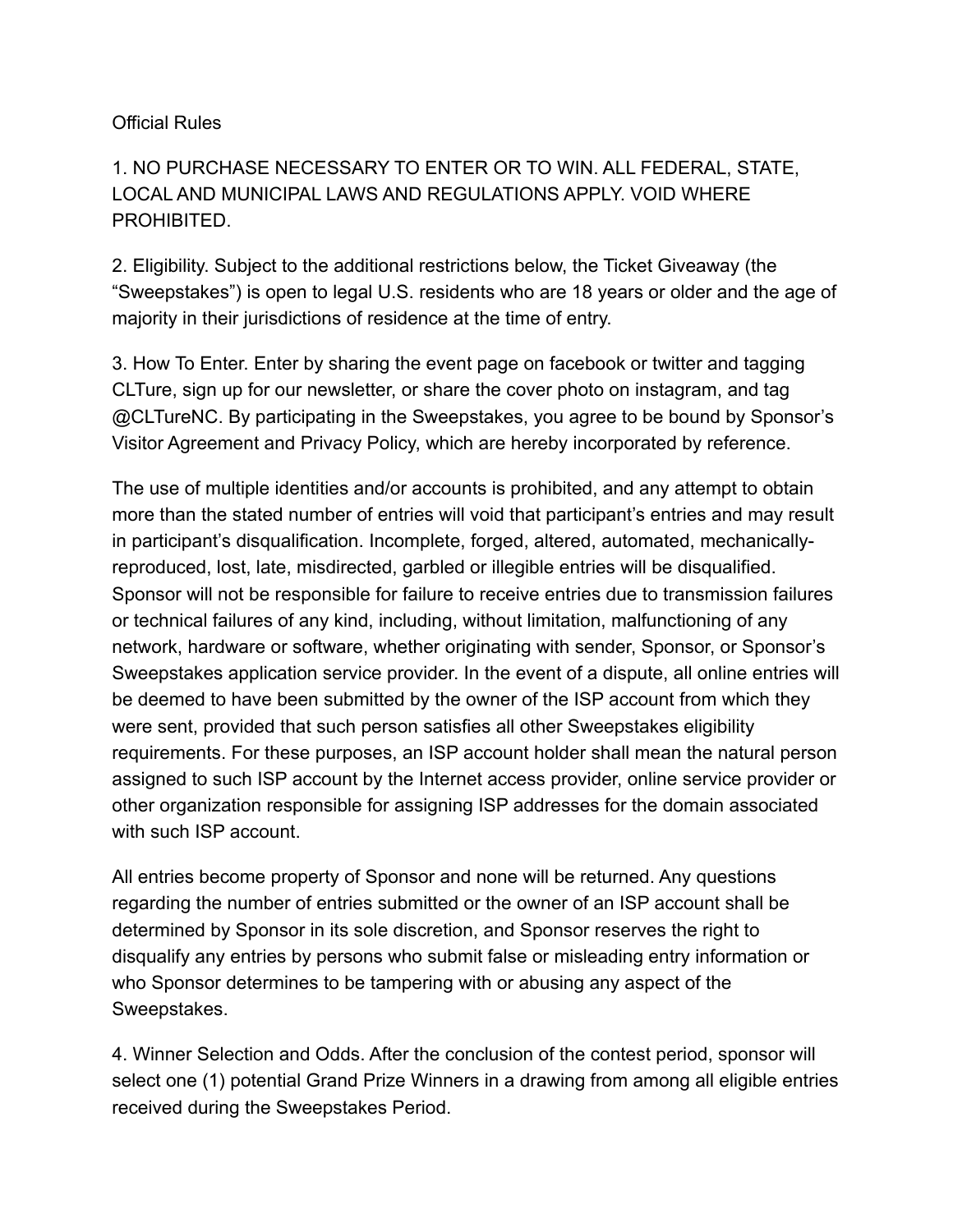5. Prize Description One (1) Grand Prize: Subject to verification of eligibility and compliance with these Official Rules, one (1) Grand Prize Winner will receive two tickets to the Event detailed in the promotional materials (the "Event"). The approximate retail value of the prize is \$179.00.

No refund or compensation will be paid in the event of the cancellation or delay of the Event, or any portion thereof. Sponsor will not be liable if the Event, or any portion of it, is cancelled or delayed. Sponsor may, in its sole discretion, attempt to reschedule for a future Event. Event tickets are subject to certain terms and conditions as specified by issuer. The terms and conditions of the Event tickets may govern if the Event is cancelled due to weather, an act of God, an act of terrorism, civil disturbance or any other reason. Sponsor is not responsible for, and will not replace, lost, mutilated, or stolen Event tickets, vouchers, or certificates. Exact details, including seat locations, shall be determined in the sole discretion of Sponsor.

6. Winner Notification and Acceptance. Potential winners will be notified after the conclusion of the Sweepstakes Period at the telephone number, email address or social media account submitted.

In order to claim the prize, the potential winner must respond to Sponsor's notification within forty-eight (48) hours of notice or attempted notice and confirm they will be able to attend the event.

Sponsor's inability to reach a potential winner after a reasonable (as solely determined by Sponsor) effort has been made, the failure of a potential winner to timely respond to a prize notification, the return of any prize notification as undeliverable, the inability of winner and his/ her guest to travel within the time period specified by Sponsor, and/or a potential winner's failure to comply with any term or condition of these Official Rules may, in Sponsor's sole discretion, result in the potential winner's disqualification and the selection of a substitute winner by a random drawing from among all remaining eligible entries received during the Sweepstakes Period. Sponsor will conduct up to three (3) alternate drawings, after which the prize will remain unawarded.

## A PARTICIPANT IS NOT A WINNER OF ANY PRIZE UNLESS AND UNTIL SPONSOR HAS COMPLETED ITS VERIFICATION OF PARTICIPANT'S ELIGIBILITY.

A winner may waive the right to receive a prize. Prizes are non-assignable and nontransferable and cannot be redeemed for cash. No substitutions allowed by winner. Prizes and individual components of prize packages are subject to availability. Sponsor reserves the right to substitute prizes or components of prize packages with a prize or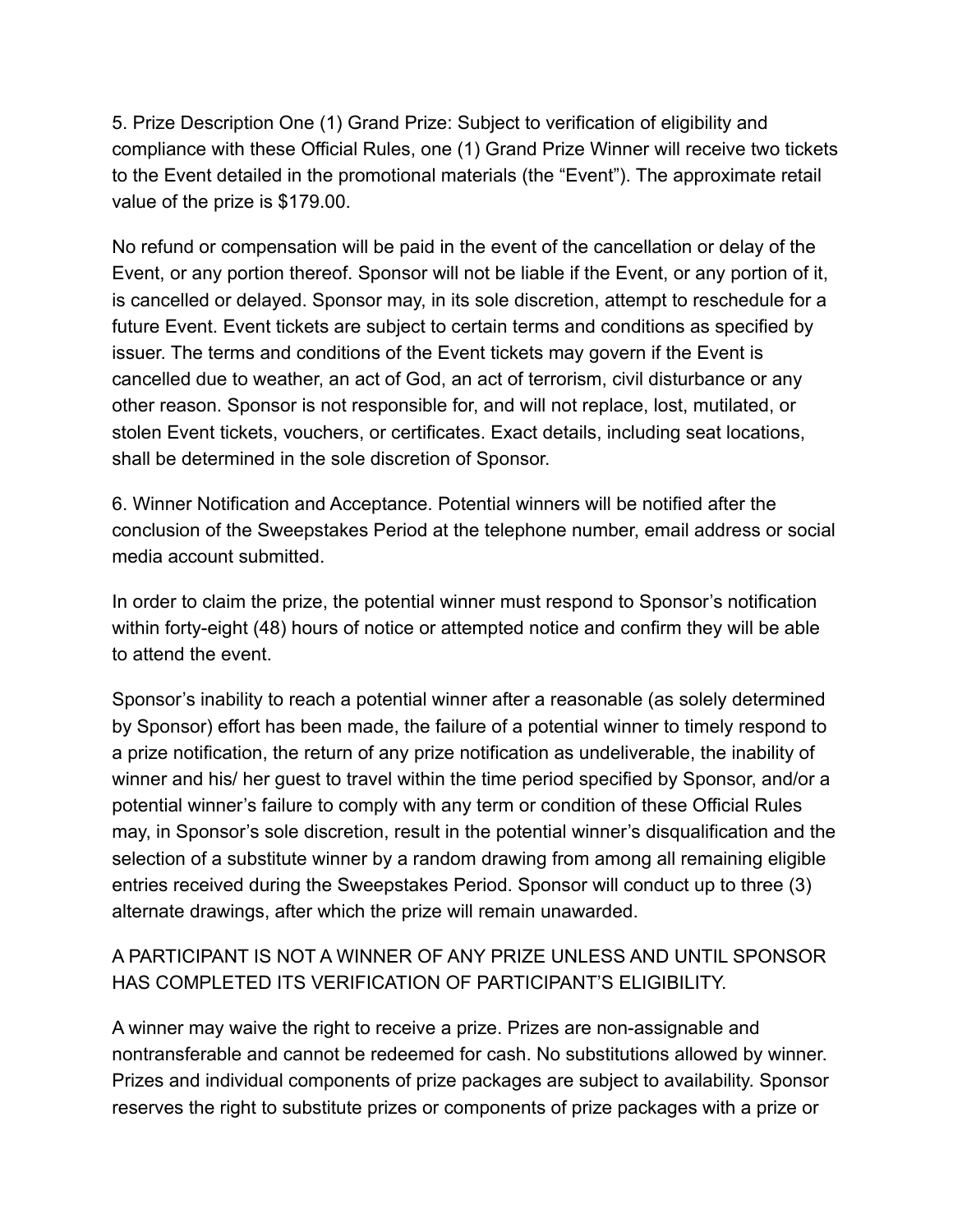component of equal or greater value. Winner is solely responsible for reporting and payment of any taxes on a prize. Winners are solely responsible for all federal, state and local taxes on prize value and, as applicable, will be issued an IRS Form 1099 based on the prize value determined by Sponsor. Prizes not won and claimed by eligible winners in accordance with these Official Rules will not be awarded and will remain the property of Sponsor.

7. Publicity. Except where prohibited, acceptance of any prize constitutes the winner's irrevocable consent to the publication or other use by Sponsor and its licensees of his or her name, biographical information and likeness in any media, including the Internet, for any commercial, publicity or promotional purpose, without limitation, review or approval, or additional compensation.

8. Participation. By participating, participants agree to be bound by these Official Rules and the decisions of Sponsor and any Sweepstakes judges or administrators selected by Sponsor, which are final and binding in all respects. Sponsor reserves the right to disqualify persons found tampering with or otherwise abusing any aspect of this Sweepstakes as solely determined by Sponsor. In the event the Sweepstakes is compromised a virus, non-authorized human intervention, tampering or other causes beyond the reasonable control of Sponsor which corrupt or impair the administration, security, fairness or proper operation of the Sweepstakes, Sponsor reserves the right in its sole discretion to suspend, modify or terminate the Sweepstakes. Should the Sweepstakes be terminated prior to the stated expiration date, Sponsor reserves the right to award prizes based on the entries received before the termination date. Proof of sending or submission of an entry will not be deemed proof of receipt by Sponsor.

9. Release. BY PARTICIPATING IN THE SWEEPSTAKES, EACH PARTICIPANT AGREES TO FULLY RELEASE, FOREVER DISCHARGE AND HOLD HARMLESS SPONSOR, CLTURE LLC, ADVERTISING/PROMOTION AGENCIES, AND PRIZE SUPPLIERS AND EACH SUCH COMPANY'S OFFICERS, DIRECTORS, EMPLOYEES, AGENTS, REPRESENTATIVES, AND SUCCESSORS AND ASSIGNS (COLLECTIVELY, THE "RELEASED PARTIES") FROM AND AGAINST ANY CLAIMS, COSTS, LIABILITIES, LOSSES, INJURIES, AND DAMAGES ARISING OUT OF THE SWEEPSTAKES, INCLUDING, BUT NOT LIMITED TO, ANY CLAIMS FOR

PERSONAL INJURY, DEATH, OR DAMAGE TO OR LOSS OF PROPERTY, LOSS OF ENJOYMENT, OR ANY OTHER HARM WHATSOEVER ARISING OUT OF: (1) PARTICIPATION IN THE SWEEPSTAKES; (2) THE QUALITY, RECEIPT,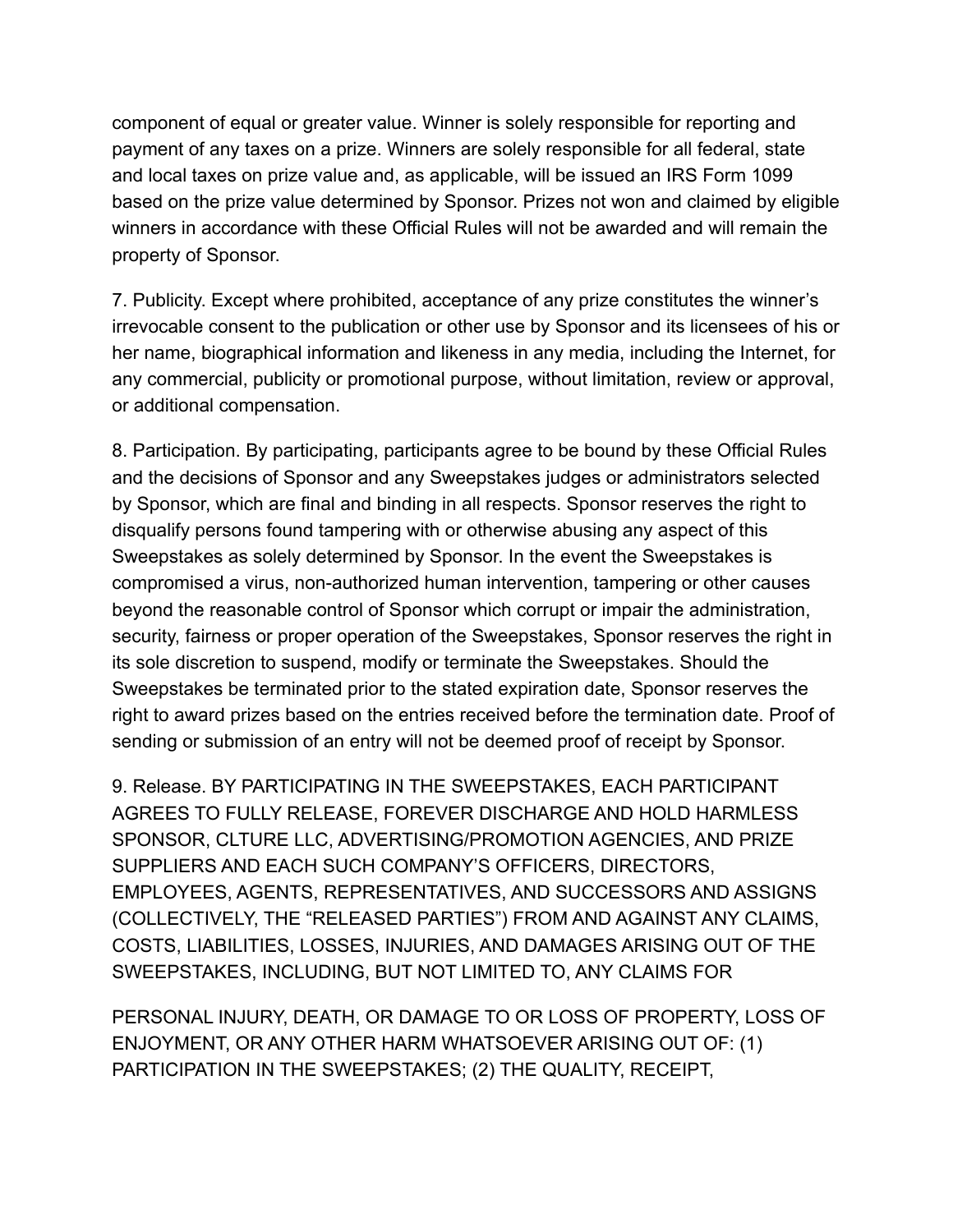POSSESSION, USE, OR MISUSE OF ANY PRIZE; OR (3) ANY TRAVEL OR ACTIVITY THAT IS RELATED TO THE SWEEPSTAKES OR ANY PRIZE.

10. Limitations of Liability. By PARTICIPATING IN the Sweepstakes, PARTICIPANTs acknowledge and agree that EVERYTHING REGARDING THIS SWEEPSTAKES, INCLUDING THE WEB SITE AND THE prize(S), ARE provided "as is" and that Sponsor makes no representations or warranties OF ANY KIND, express or implied, about the Prize(S) and sponsor hereby DISCLAIMS all such warranties, including, but not limited to, any implied warranties of merchantability or fitness for a particular purpose. (BECAUSE SOME STATES DO NOT ALLOW THE EXCLUSION OR LIMITATION OF CERTAIN IMPLIED WARRANTIES, THE ABOVE LIMITATION MAY NOT APPLY TO YOU. IN SUCH STATES, THE LIABILITY OF THE RELEASED PARTIES IS LIMITED TO THE FULLEST EXTENT PERMITTED BY SUCH STATE LAW.)

The Released Parties are not responsible for: (1) any incorrect or inaccurate information, whether caused by PARTICIPANTs, printing OR PRODUCTION errors, or by any of the equipment or programming associated with or EMPLOYED in the Sweepstakes; (2) technical failures of any kind, including, but not limited to malfunctions, interruptions, or disconnections in phone lines or network hardware or software; (3) unauthorized human intervention in any part of the entry process or the Sweepstakes; (4) technical or human error which may occur in the administration of the Sweepstakes, the processing of entries, or the notification of any winner; or (5) any injury or damage to persons or property which may be caused, directly or indirectly, in whole or in part, from A PARTICIPANT'S participation in the Sweepstakes or receipt or use or misuse of any prize.

Only the number of prizes stated in these Official Rules is available to be won in the Sweepstakes. In the event that production, technical, seeding, programming, or any other reasons cause more than the stated number of prizes as set forth in these Official Rules to be available and/or claimed, Sponsor reserves the right to award the prizes by a random drawing among all legitimate eligible prize claims.

11. Construction. The invalidity or unenforceability of any provision of these rules shall not affect the validity or enforceability of any other provision. In the event that any such provision is determined to be invalid or otherwise unenforceable, these Official Rules shall be construed in accordance with their terms as if the invalid or unenforceable provision was not contained therein.